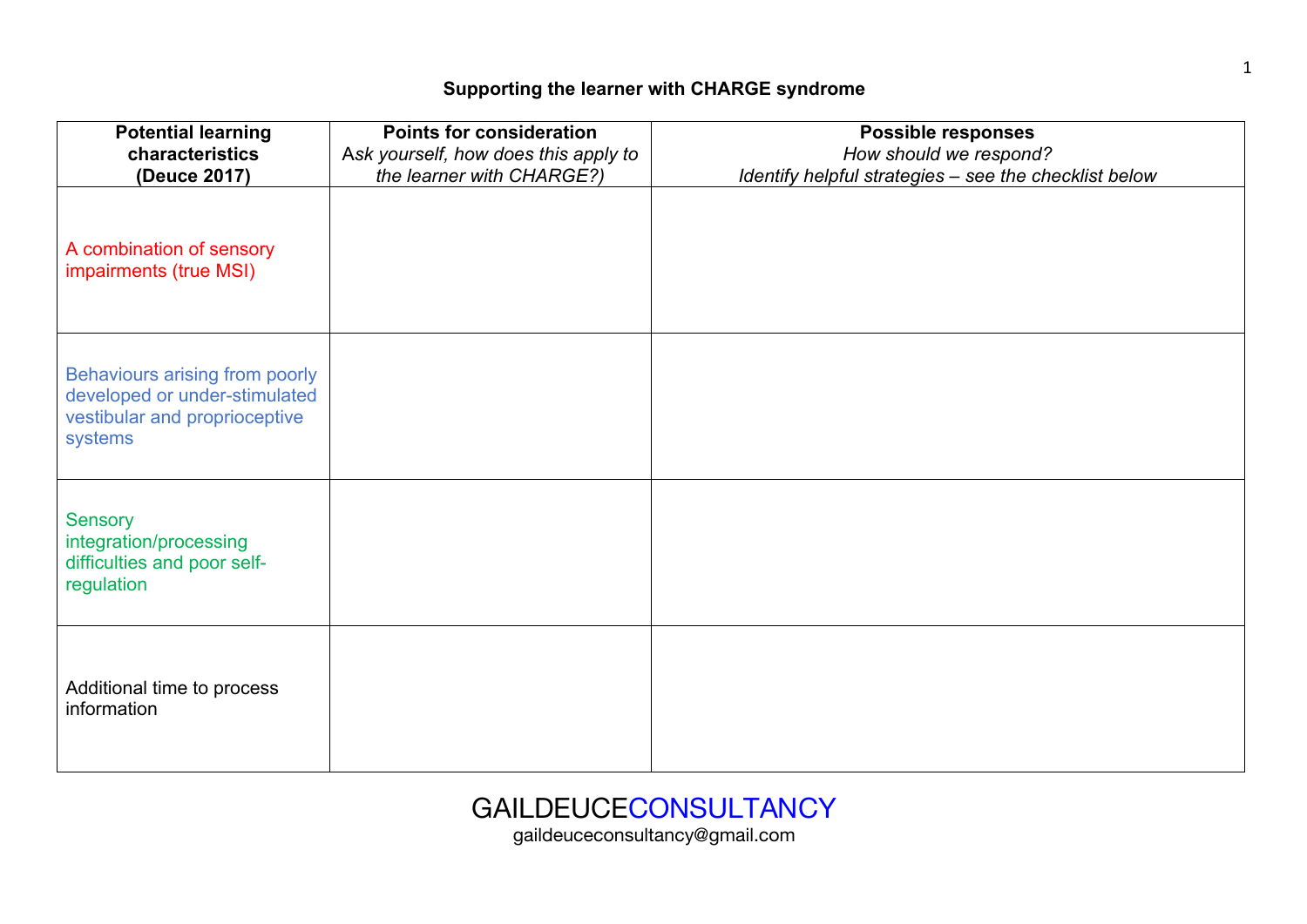| High levels of fatigue, stress<br>and anxiety                                                                 |  |
|---------------------------------------------------------------------------------------------------------------|--|
| A preference for using<br>different communication<br>modes for both receptive and<br>expressive communication |  |
| Easier to form relationships<br>with adults than peers                                                        |  |
| Difficulty understanding/<br>expressing own emotional<br>state and empathising with<br>peers                  |  |
| Additional time to process<br>information                                                                     |  |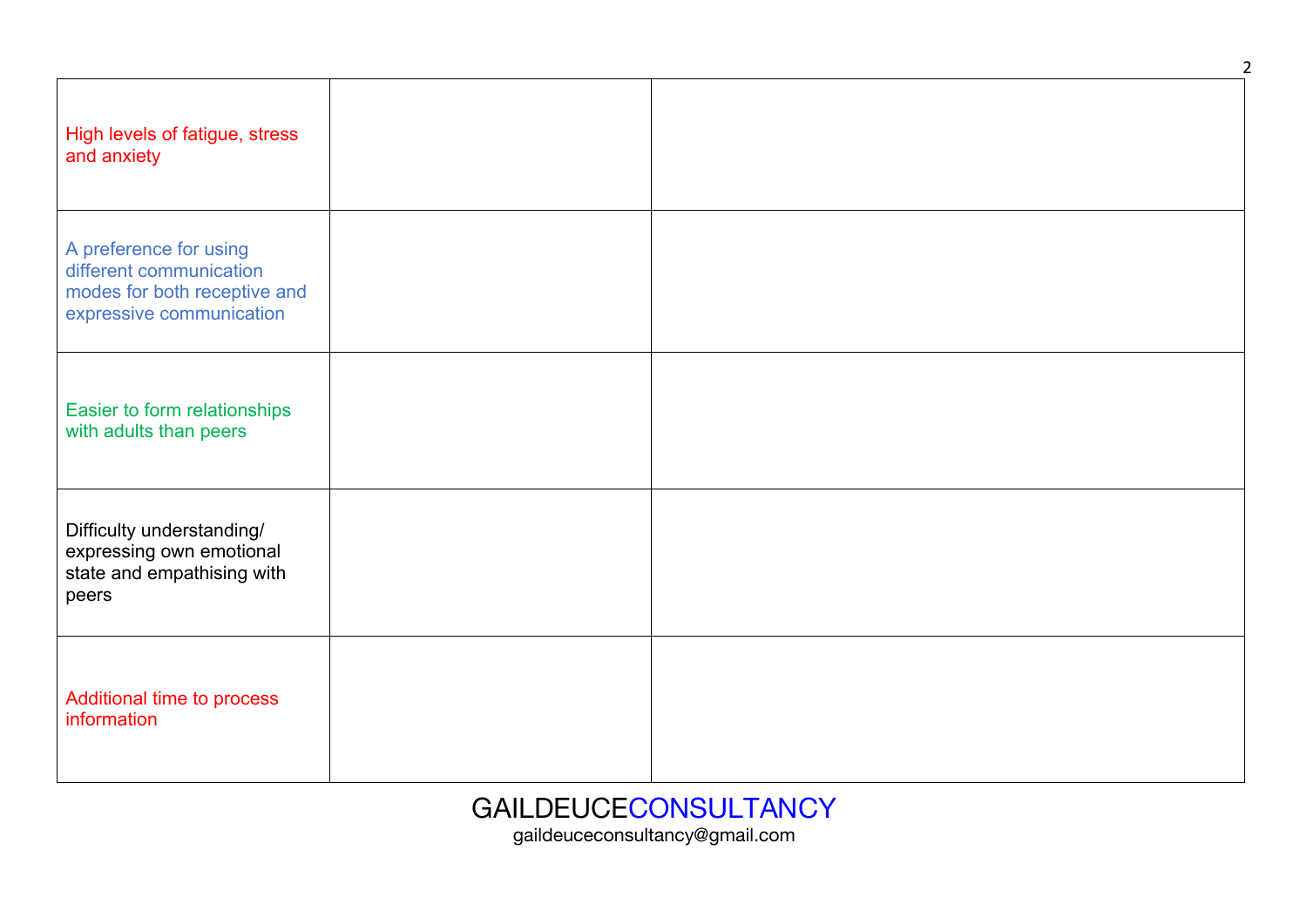| Development of concrete<br>concepts a strength                                                        |  |  |
|-------------------------------------------------------------------------------------------------------|--|--|
| Abstract concepts more<br>difficult                                                                   |  |  |
| Problem-solving a relative<br>strength                                                                |  |  |
| Needing high level of routine<br>and structure, and use of<br>concrete cues to support<br>transitions |  |  |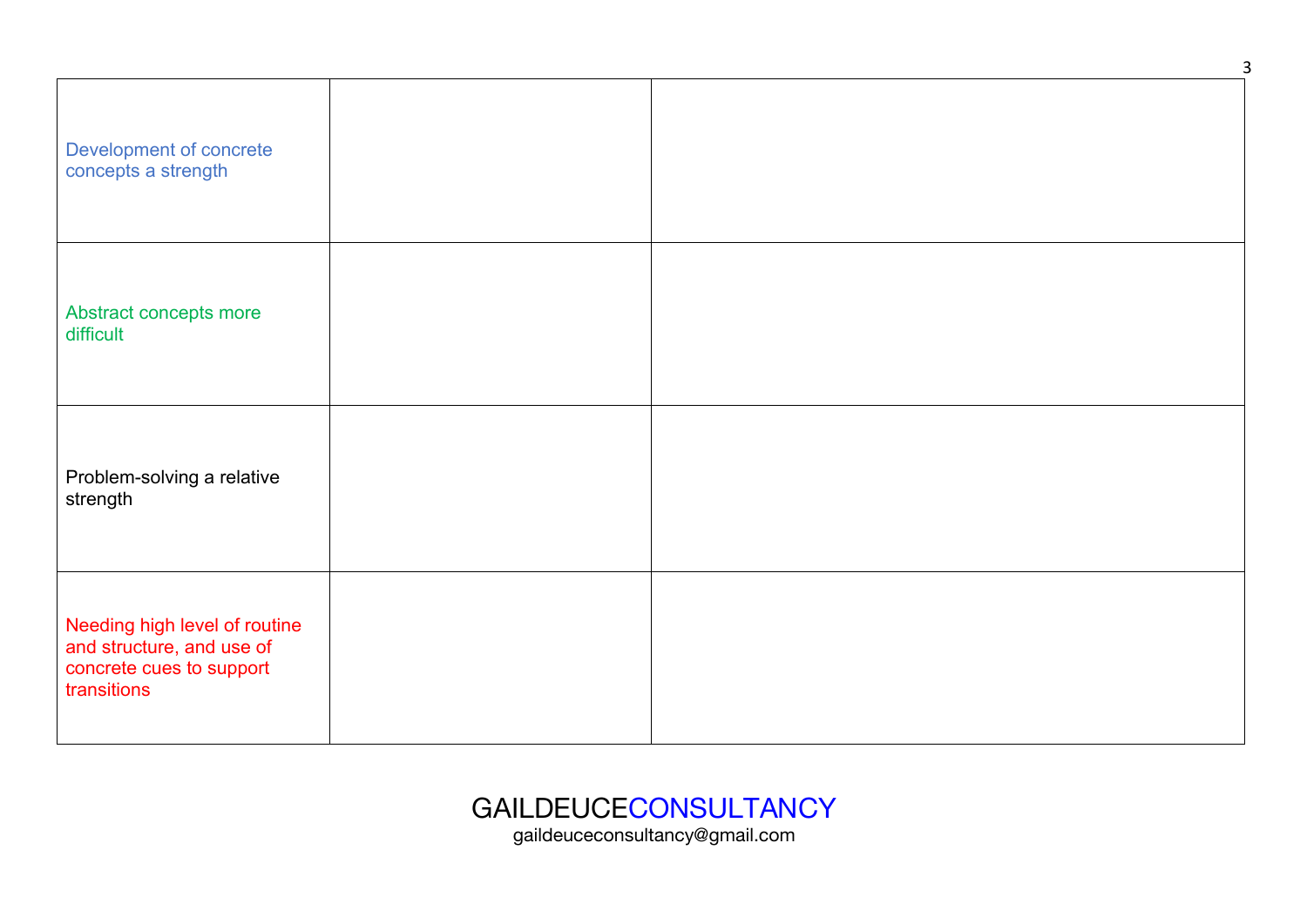| <b>Executive function difficulties.</b><br>May include difficulties with:<br>flexibility/coping with<br>$\bullet$<br>unexpected changes<br>initiating activities<br>$\bullet$<br>independent play<br>$\bullet$<br>self-organisational skills<br>۰<br>transitions<br>$\bullet$<br>shifting attention<br>poor memory<br>о<br>transferring/generalising<br>$\blacksquare$<br><b>skills</b><br>environmental<br>distractions |  |  |
|--------------------------------------------------------------------------------------------------------------------------------------------------------------------------------------------------------------------------------------------------------------------------------------------------------------------------------------------------------------------------------------------------------------------------|--|--|
| A need to be in control and a<br>requirement for a level of<br>negotiation                                                                                                                                                                                                                                                                                                                                               |  |  |
| Fine motor difficulties and poor<br>pencil/handwriting skills                                                                                                                                                                                                                                                                                                                                                            |  |  |

gaildeuceconsultancy@gmail.com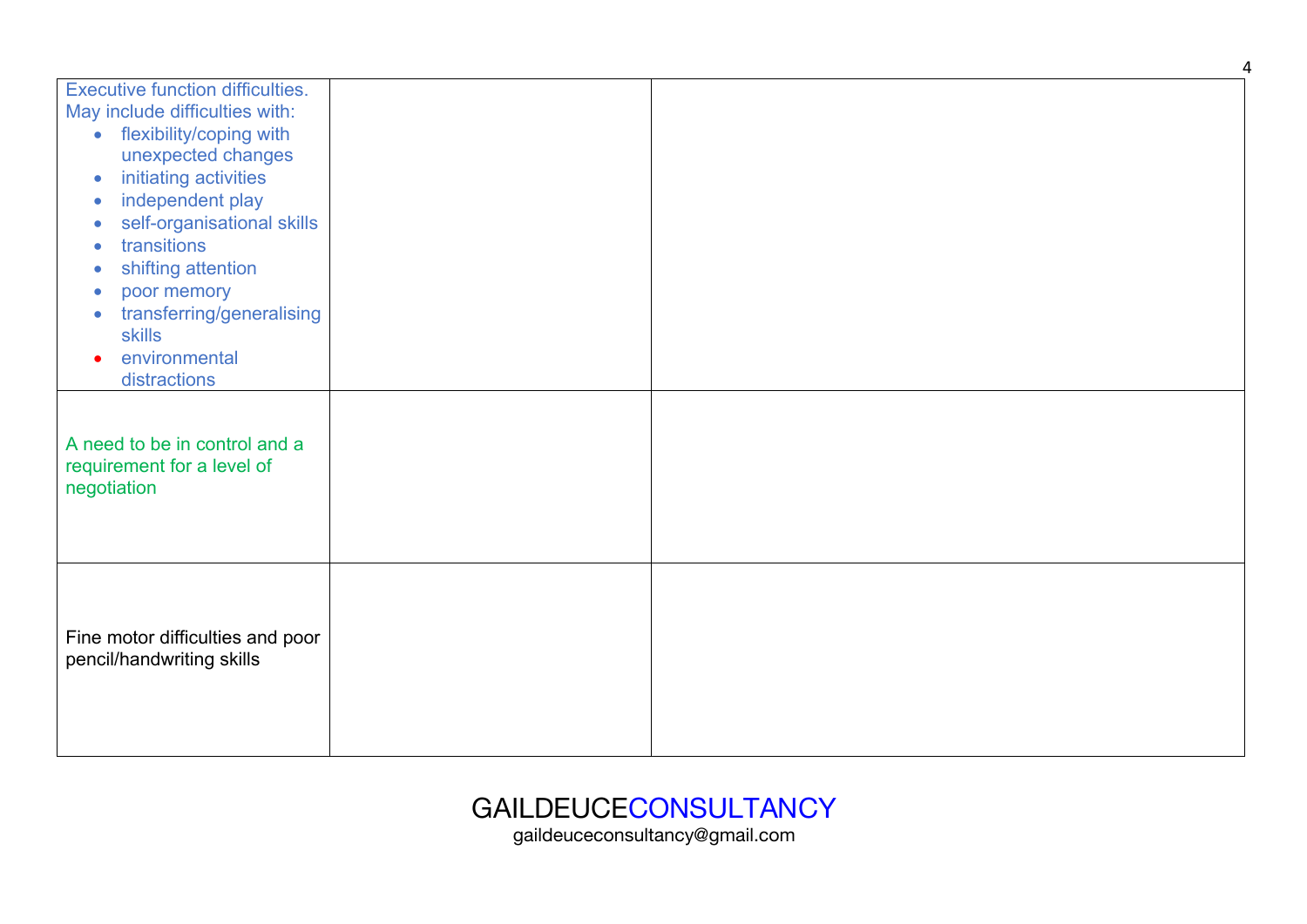| <b>Sensory responses</b><br>A combination of sensory impairments (true MSI)<br>Behaviours arising from poorly developed or under-stimulated<br>vestibular and proprioceptive systems<br>Sensory integration difficulties and poor self-regulation<br>$\bullet$<br>Additional time to process information | <b>Strategies:</b><br>Place a priority on all the child's sensory needs<br>Ensure against sensory overload<br>Respond to their sensory integration difficulties<br>Work closely with the QTVI/ QTHI/ QTMSI                                                                                                                                                                                                                                 |
|----------------------------------------------------------------------------------------------------------------------------------------------------------------------------------------------------------------------------------------------------------------------------------------------------------|--------------------------------------------------------------------------------------------------------------------------------------------------------------------------------------------------------------------------------------------------------------------------------------------------------------------------------------------------------------------------------------------------------------------------------------------|
| <b>Communication</b><br>A preference for using different communication modes for both<br>receptive and expressive communication                                                                                                                                                                          | <b>Strategies</b><br>A sensitive communication partner and contingent responses to<br>$\bullet$<br>all communication attempts<br>Support for receptive and expressive communication<br>A Total Communication environment<br>Access to sign language/sign support and appropriately skilled<br>adults<br>Recognition of child's preferred communication modes<br>Use of a concrete component to overcome executive function<br>difficulties |
| <b>Conceptual development</b><br>Development of concrete concepts a strength<br>Abstract concepts more difficult<br>$\bullet$<br>Problem-solving a strength- adaptive behaviours                                                                                                                         | <b>Strategies:</b><br>Relevant and meaningful experiences presented in context<br>A balance between familiar and unfamiliar activities<br>Monitoring to protect against development of 'splinter skills'<br>Use of strategies to keep child on task<br>Use of concrete components                                                                                                                                                          |

## GAILDEUCECONSULTANCY

gaildeuceconsultancy@gmail.com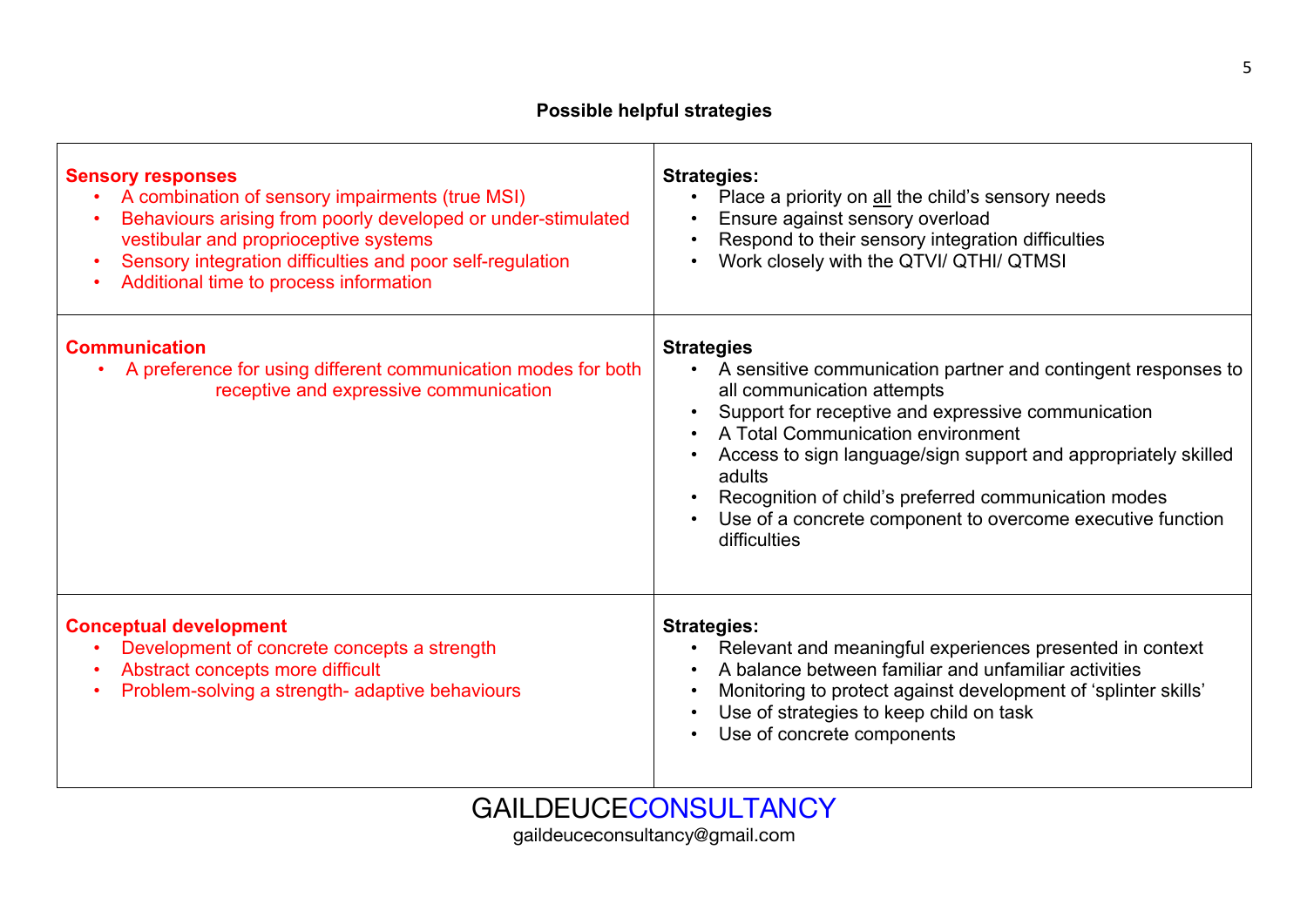| <b>Orientation, mobility and movement</b><br>Behaviours arising from poorly developed or under-stimulated<br>vestibular and proprioceptive systems<br>Sensory integration/processing difficulties and poor self-<br>regulation<br>Fine motor difficulties and poor pencil/handwriting skills | <b>Strategies</b><br>Activities to support development of gross motor skills and<br>$\bullet$<br>body awareness<br>Regular opportunities to engage in large movements and large<br>movement play activity<br>Structured support to explore new environments and route<br>planning<br>Active/supportive seating and different working positions. Time<br>to adopt a horizontal position if needed<br>Assessment of hand function and fine motor activities<br>Alternative recording methods made available         |
|----------------------------------------------------------------------------------------------------------------------------------------------------------------------------------------------------------------------------------------------------------------------------------------------|-------------------------------------------------------------------------------------------------------------------------------------------------------------------------------------------------------------------------------------------------------------------------------------------------------------------------------------------------------------------------------------------------------------------------------------------------------------------------------------------------------------------|
| <b>Ownership of learning</b><br>A need to be in control and a requirement for a level of<br>negotiation                                                                                                                                                                                      | <b>Strategies</b><br>Sharing control with the child and supporting active<br>involvement<br>Regular choice making opportunities throughout the day<br>Working at the child's pace (considering burst-pause style)<br>A flexible approach responding to child's changing needs/<br>recognition of levels of responsiveness<br>Not placing too many demands on the child when a 'difficult'<br>day<br>Recognition of executive function difficulties<br>Support to develop self-help and self-organisational skills |

GAILDEUCECONSULTANCY gaildeuceconsultancy@gmail.com